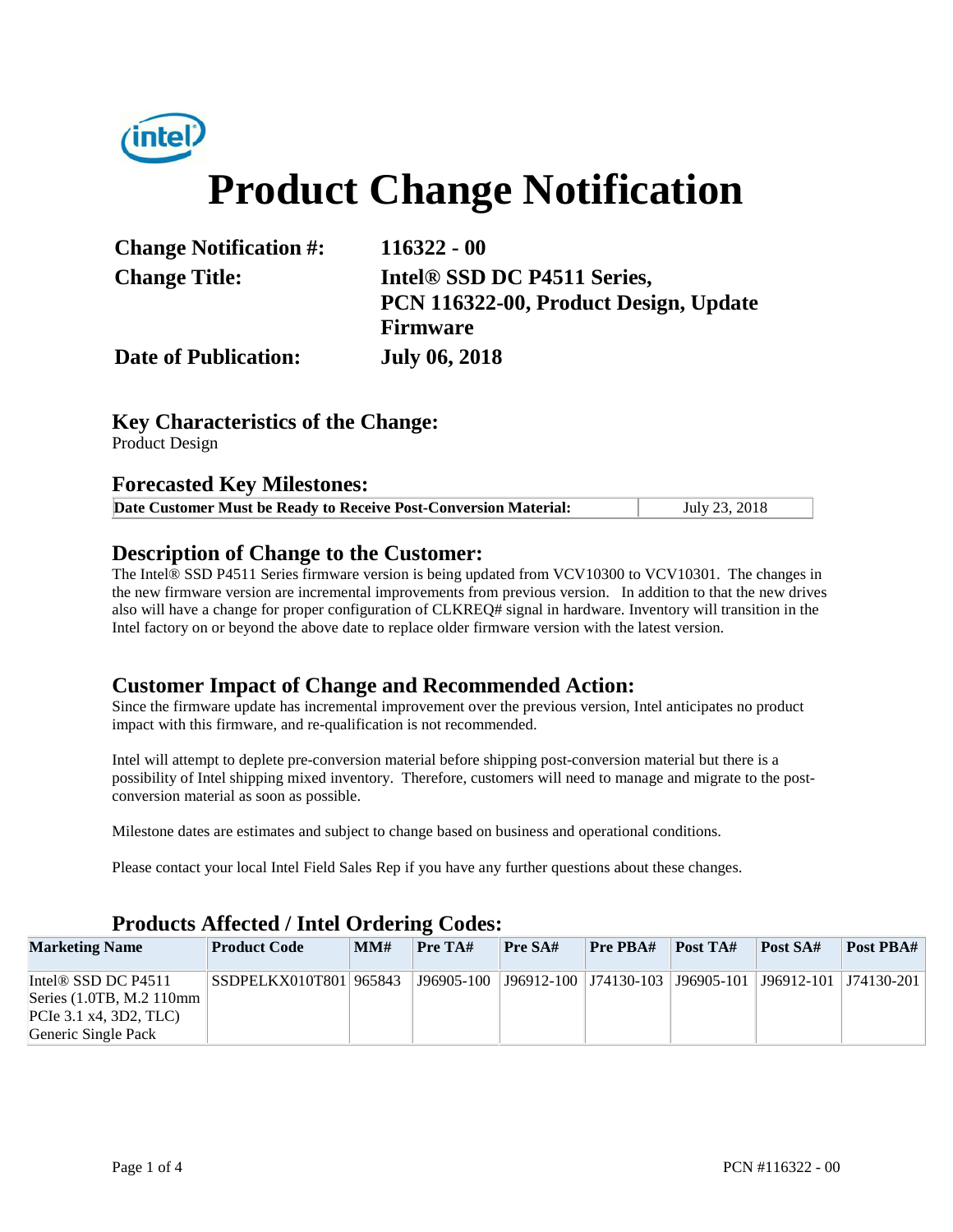# **PCN Revision History:**

**Date of Revision: Revision Number: Reason:**

July 6, 2018 00 Originally Published PCN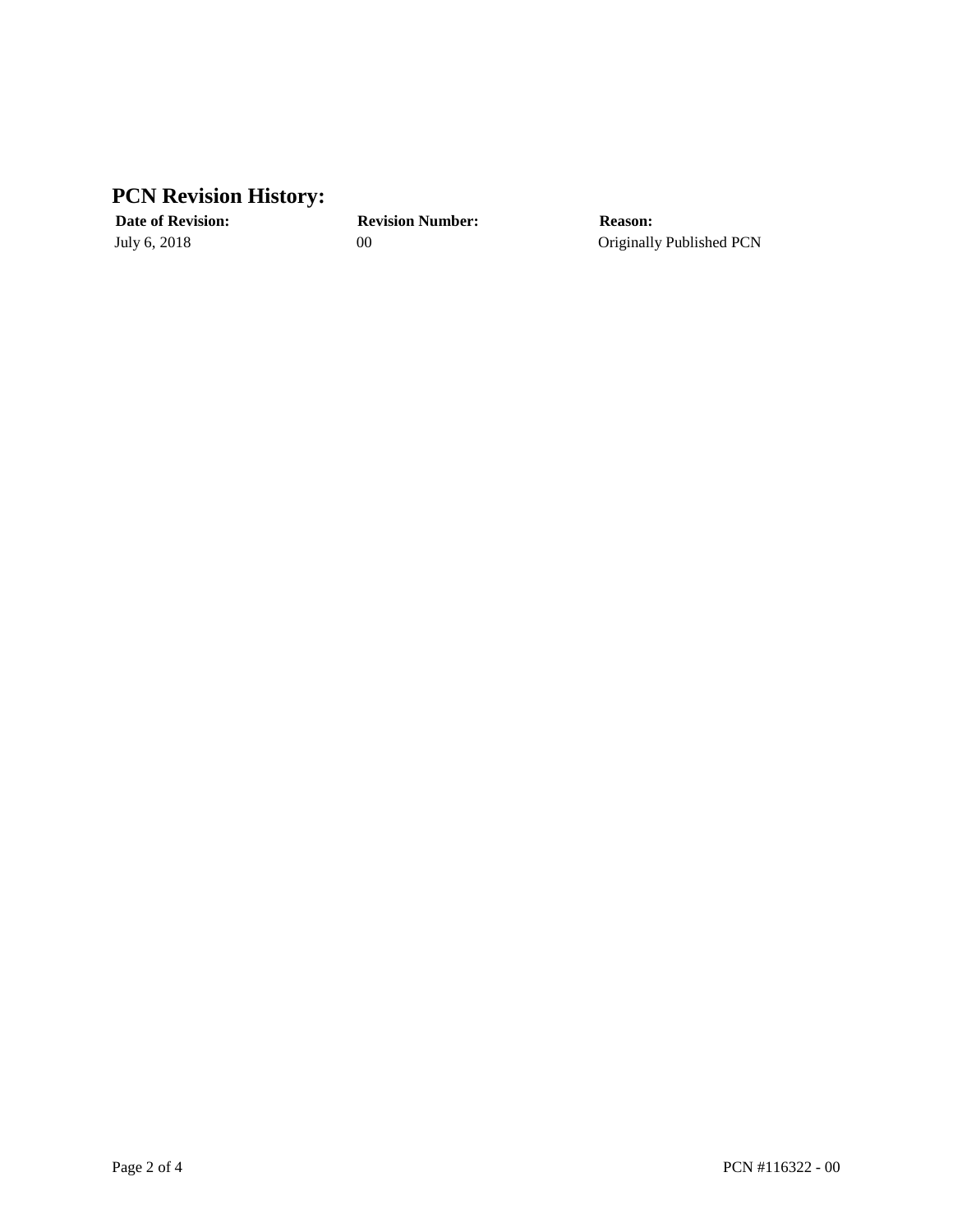

# **Product Change Notification 116322 - 00**

**INFORMATION IN THIS DOCUMENT IS PROVIDED IN CONNECTION WITH INTEL PRODUCTS. NO LICENSE, EXPRESS OR IMPLIED, BY ESTOPPEL OR OTHERWISE, TO ANY INTELLECTUAL PROPERTY RIGHTS IS GRANTED BY THIS DOCUMENT. EXCEPT AS PROVIDED IN INTEL'S TERMS AND CONDITIONS OF SALE FOR SUCH PRODUCTS, INTEL ASSUMES NO LIABILITY WHATSOEVER AND INTEL DISCLAIMS ANY EXPRESS OR IMPLIED WARRANTY, RELATING TO SALE AND/OR USE OF INTEL PRODUCTS INCLUDING LIABILITY OR WARRANTIES RELATING TO FITNESS FOR A PARTICULAR PURPOSE, MERCHANTABILITY, OR INFRINGEMENT OF ANY PATENT, COPYRIGHT OR OTHER INTELLECTUAL PROPERTY RIGHT.** 

A "Mission Critical Application" is any application in which failure of the Intel Product could result, directly or indirectly, in personal injury or death. SHOULD YOU PURCHASE OR USE INTEL'S PRODUCTS FOR ANY SUCH MISSION CRITICAL APPLICATION, YOU SHALL INDEMNIFY AND HOLD INTEL AND ITS SUBSIDIARIES, SUBCONTRACTORS AND AFFILIATES, AND THE DIRECTORS, OFFICERS, AND EMPLOYEES OF EACH, HARMLESS AGAINST ALL CLAIMS COSTS, DAMAGES, AND EXPENSES AND REASONABLE ATTORNEYS' FEES ARISING OUT OF, DIRECTLY OR INDIRECTLY, ANY CLAIM OF PRODUCT LIABILITY, PERSONAL INJURY, OR DEATH ARISING IN ANY WAY OUT OF SUCH MISSION CRITICAL APPLICATION, WHETHER OR NOT INTEL OR ITS SUBCONTRACTOR WAS NEGLIGENT IN THE DESIGN, MANUFACTURE, OR WARNING OF THE INTEL PRODUCT OR ANY OF ITS PARTS.

Intel may make changes to specifications and product descriptions at any time, without notice. Designers must not rely on the absence or characteristics of any features or instructions marked "reserved" or "undefined". Intel reserves these for future definition and shall have no responsibility whatsoever for conflicts or incompatibilities arising from future changes to them. The information here is subject to change without notice. Do not finalize a design with this information.

The products described in this document may contain design defects or errors known as errata which may cause the product to deviate from published specifications. Current characterized errata are available on request.

**Should you have any issues with the timeline or content of this change, please contact the Intel Representative(s) for your geographic location listed below. No response from customers will be deemed as acceptance of the change and the change will be implemented pursuant to the key milestones set forth in this attached PCN.** 

**Americas Contact:** asmo.pcn@intel.com **Asia Pacific/PRC Contact:** apacgccb@intel.com **Europe Email:** eccb@intel.com Japan Email: *jccb.ijkk@intel.com* 

**Copyright © Intel Corporation 2018. Other names and brands may be claimed as the property of others.**

**3D XPoint, Axxia, Basis, Basis Peak, BlueMoon, BunnyPeople, Celeron, Centrino, Cilk, Curie, Flexpipe, Intel, the Intel logo, Intel Atom, Intel CoFluent, Intel Core, Intel. Experience What's Inside, the Intel. Experience What's Inside logo, Intel Inside, the Intel Inside logo, Intel Insider, Intel Joule, Intel RealSense, Intel SingleDriver, Intel SpeedStep, Intel Unite, Intel vPro, Intel Xeon Phi, Intel XScale, InTru, the InTru logo, the InTru Inside logo, InTru soundmark, Iris, Itanium, MCS, MMX, Optane, Ostro, Pali, Pentium, picoArray, Picochip, picoXcell, Puma, Quark, SMARTi, Soletta, Sound Mark, StarPro, Stay With It, the Engineering Stay With It logo, StreamSight, Tarari, The Journey Inside, Thunderbolt, the Thunderbolt logo, Transcede, True Key, Ultrabook, VTune, Xeon, X-GOLD, XMM, X-PMU and XPOSYS are trademarks of Intel Corporation or its subsidiaries in the U.S. and/or other countries.**

**Microsoft, Windows, and the Windows logo are trademarks, or registered trademarks of Microsoft Corporation in the United States and/or other countries. Java is a registered trademark of Oracle and/or its affiliates. Bluetooth is a trademark owned by its proprietor and used by Intel Corporation under license. Intel Corporation uses the Palm OS\* Ready mark under license from Palm, Inc.**